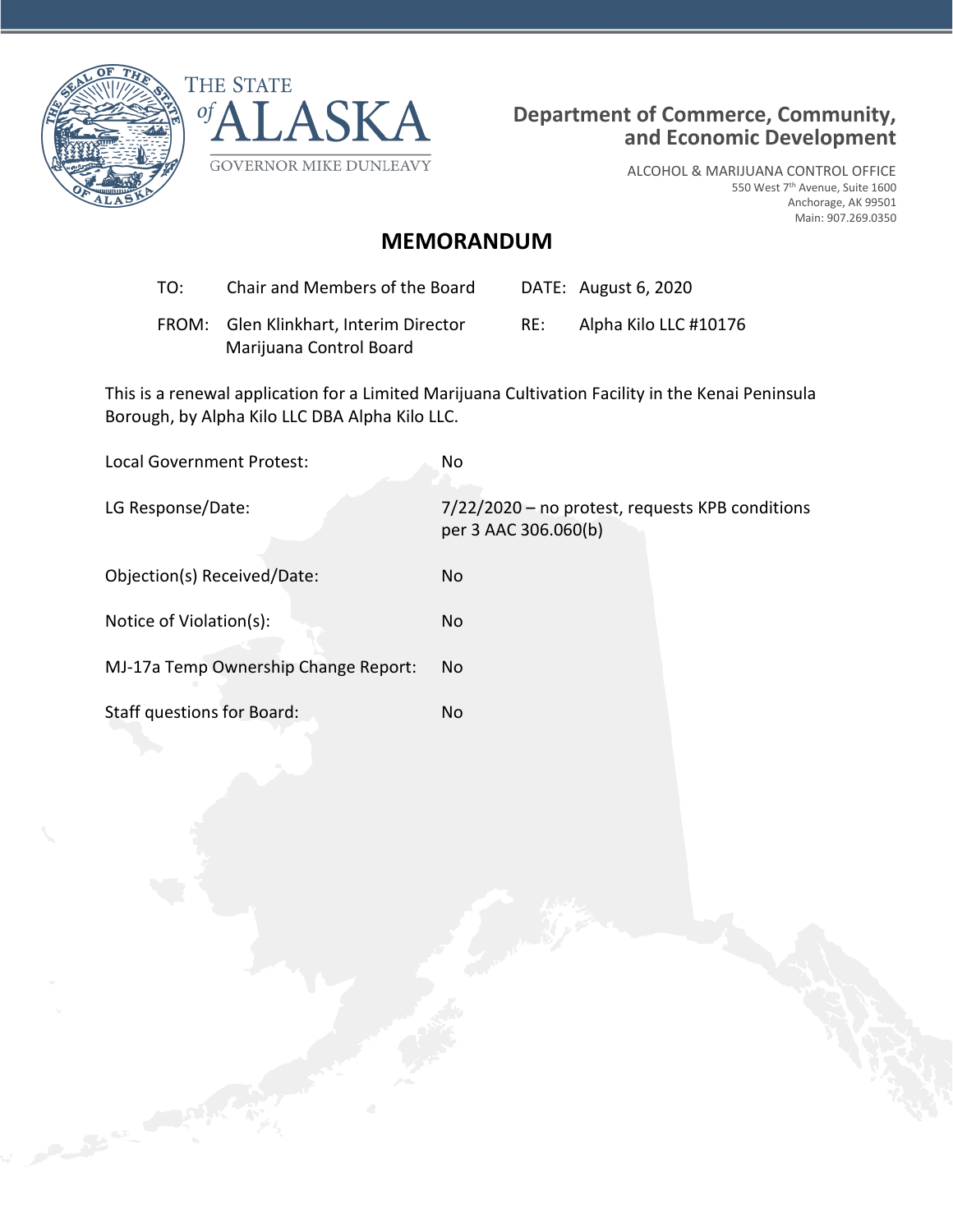

# Office of the Borough Clerk Office of the Borough Clerk

144 North Binkley Street, Soldotna, Alaska 99669 • (907) 714-2160 • (907) 714-2388 Fax

Johni Blankenship, MMC Borough Clerk

July 22, 2020

#### **Sent via email: amco.localgovernmentonly@alaska.gov**

Interim Director Alcohol & Marijuana Control Office

RE: Renewal Application for Limited Marijuana Cultivation Facility

| Business Name    | Alpha Kilo LLC                                     |
|------------------|----------------------------------------------------|
| License Location | Borough/12180 Nautical Avenue #1, Seward, AK 99664 |
| License No.      | 10176                                              |

Dear Mr. Klinkhart,

This serves to advise that the Kenai Peninsula Borough (KPB) has reviewed the above referenced application and has no objection to the renewal of the license. Pursuant to 3 AAC 306.060(b) the KPB requests the board continue to impose the following conditions:

- 1. The marijuana establishment shall conduct their operation consistent with the site plan submitted to the Kenai Peninsula Borough.
- 2. There shall be no parking in borough rights-of-way generated by the marijuana establishment.
- 3. The marijuana establishment shall remain current in all Kenai Peninsula Borough financial obligations consistent with KPB 7.30.020(A).

Should you have any questions, or need additional information, please don't hesitate to let us know.

Sincerely, ,

Lu Blacke

Johni Blankenship, MMC Borough Clerk

JB/ts

Encl.

cc: raviation@live.com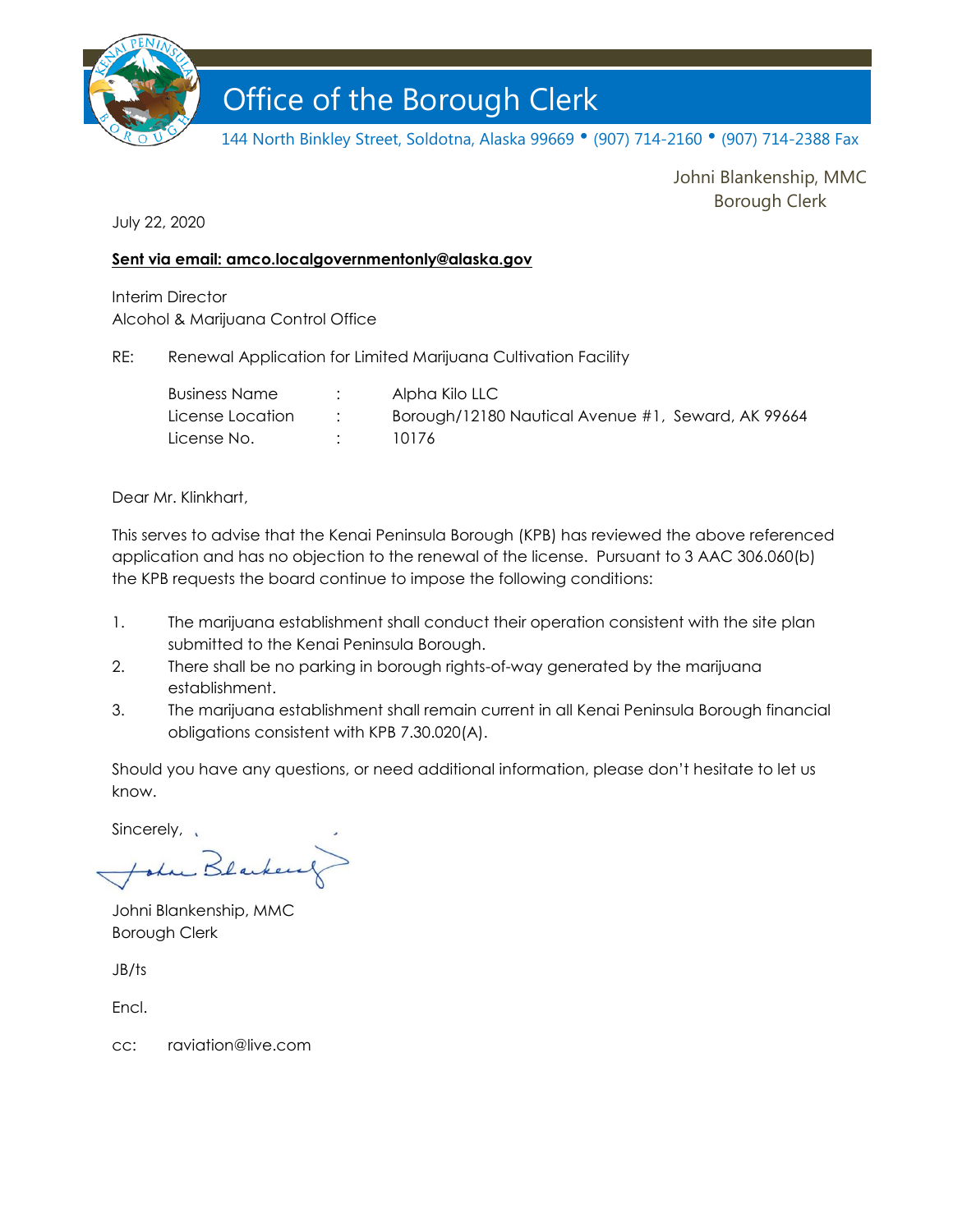**Department of Commerce, Community, & Economic Development**

## **Alcohol & Marijuana Control Office**

**License #10176 Initiating License Application 6/4/2020 2:44:05 PM**

**License Number:** 10176 **License Status:** Active-Operating **License Type:** Limited Marijuana Cultivation Facility **Doing Business As:** ALPHA KILO LLC **Business License Number:** 1033153 **Designated Licensee:** Andrew Schaffer **Email Address:** raviation@live.com **Local Government:** Kenai Peninsula Borough **Local Government 2: Community Council: Latitude, Longitude:** 60.158465, -149.410620 **Physical Address:** 12180 nautical ave #1 Seward, AK 99664 UNITED STATES

#### **Licensee #1**

**Type:** Entity **Alaska Entity Number:** 10036281 **Alaska Entity Name:** Alpha Kilo LLC **Phone Number:** 907-362-6388 **Email Address:** raviation@live.com **Mailing Address:** p.o. box 526 Seward, AK 99664 UNITED STATES

#### **Entity Official #1**

**Type:** Individual **Name:** Andrew Schaffer **SSN: Date of Birth: Phone Number:** 907-362-6388 **Email Address:** raviation@live.com **Mailing Address:** p.o. box 526

Seward, AK 99664 UNITED STATES

*Note: No affiliates entered for this license.*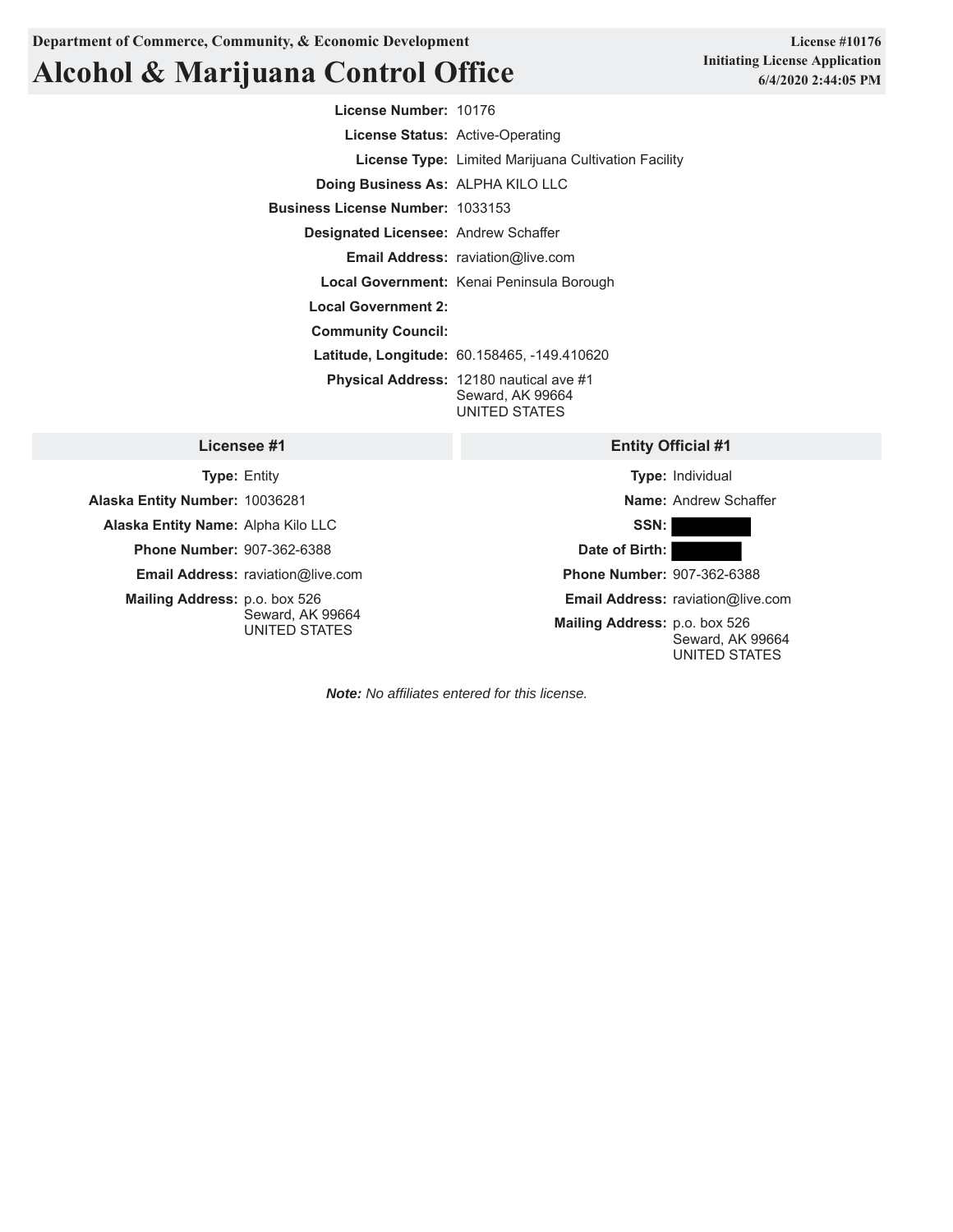

## Alaska Marijuana Control Board **Form MJ-20: Renewal Application Certifications**

#### What is this form?

This renewal application certifications form is required for all marijuana establishment license renewal applications. Each person signing an application for a marijuana establishment license must declare that he/she has read and is familiar with AS 17.38 and 3 AAC 306. A person other than a licensee may not have direct or indirect financial interest (as defined in 3 AAC 306.015(e)(1)) in the business for which a marijuana establishment license is issued, per 3 AAC 306.015(a).

## This form must be completed and submitted to AMCO's main office by each licensee (as defined in 3 AAC 306.020(b)(2)) before any license renewal application will be considered complete.

## **Section 1 - Establishment Information**

Enter information for the licensed establishment, as identified on the license application.

| Licensee:                 | Alpha<br>Kilo<br>LLC                   | <b>License Number:</b> |        | 10176 |       |
|---------------------------|----------------------------------------|------------------------|--------|-------|-------|
| <b>License Type:</b>      | Limited Marijuana Cultivation Facility |                        |        |       |       |
| <b>Doing Business As:</b> | Alpha Kilo LLC                         |                        |        |       |       |
| <b>Premises Address:</b>  | 12180 Nautical are # 1                 |                        |        |       |       |
| City:                     | Seward                                 | State:                 | Alaska | ZIP:  | 99664 |

## **Section 2 - Individual Information**

Enter information for the individual licensee who is completing this form.

| Name:  | Hndrew<br>Sc |
|--------|--------------|
| Title: | Member       |

## **Section 3 - Violations & Charges**

| Read each line below, and then sign your initials in the box to the right of any applicable statements:                                                                                     | Initials        |
|---------------------------------------------------------------------------------------------------------------------------------------------------------------------------------------------|-----------------|
| I certify that I have not been convicted of any criminal charge in the previous two calendar years.                                                                                         |                 |
| I certify that I have not committed any civil violation of AS 04, AS 17.38, or 3 AAC 306 in the previous two calendar years.                                                                |                 |
| I certify that a notice of violation has not been issued to this license between July 1, 2019 and June 30, 2020.                                                                            |                 |
| Sign your initials to the following statement only if you are unable to certify one or more of the above statements:                                                                        | <b>Initials</b> |
| I have attached a written explanation for why I cannot certify one or more of the above statements, which includes<br>the type of violation or offense, as required under 3 AAC 306.035(b). |                 |
| AMCO<br><b>Form MJ-20]</b> (rev 4/23/2020)                                                                                                                                                  | Page 1 of 2     |